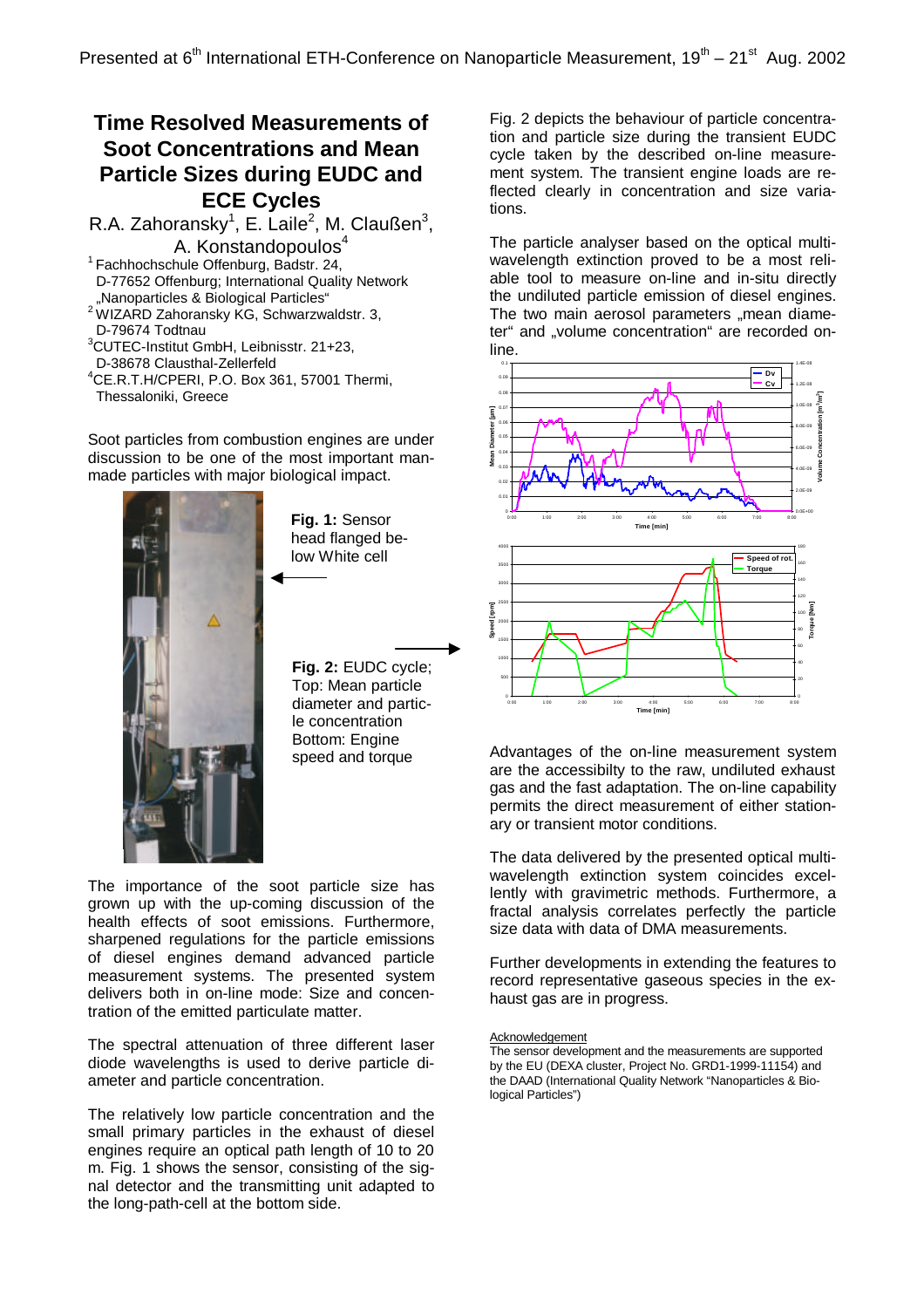## **Explanation of the oral presentation**

## **Speaker: Prof. Dr. Richard Zahoransky**

| <b>Figure</b>  | <b>Explanation</b>                                                                                                                                                                                                                                                       |
|----------------|--------------------------------------------------------------------------------------------------------------------------------------------------------------------------------------------------------------------------------------------------------------------------|
| $\mathbf{1}$   | Authors and title of the presentation                                                                                                                                                                                                                                    |
| 2,3            | Implemented theory of the system:<br>The attenuations of three laser wavelengths are measured.<br>According to Bouguer's law and the Mie-Theory, these at-<br>tenuations are used to calculate the mean diameter and the<br>volume concentration of the aerosol system   |
| $\overline{4}$ | Schematic of the Long-Path-Multi-Wavelength-Extinction<br>Analyzer                                                                                                                                                                                                       |
| 5              | Pictures of the heated measurement chamber. Within com-<br>pact dimensions, the chamber contains an adjustable opti-<br>cal path length in the range of 2.5 to 20 m (folded beam,<br>White principle)                                                                    |
| 6,7,8,9        | Results of transient cycles (EUDC, ECE)                                                                                                                                                                                                                                  |
| 10,11          | Preliminary results of the GRPE Particle Measurement Pro-<br>gramme (PMP) at EMPA, CH-Dübendorf in June 2002.<br>Seven different time resolved measurements of the Euro-<br>pean Transient Cycle (ETC) are shown over the complete<br>period of 30 minutes and in detail |
| 12             | Conclusion                                                                                                                                                                                                                                                               |

## **Contact address for further information:**

WIZARD Zahoransky KG Schwarzwaldstr. 3 79674 Todtnau **Germany** Tel. ++49-7671-9233 Fax ++49-7671-9234 Mail: wizard-todtnau@t-online.de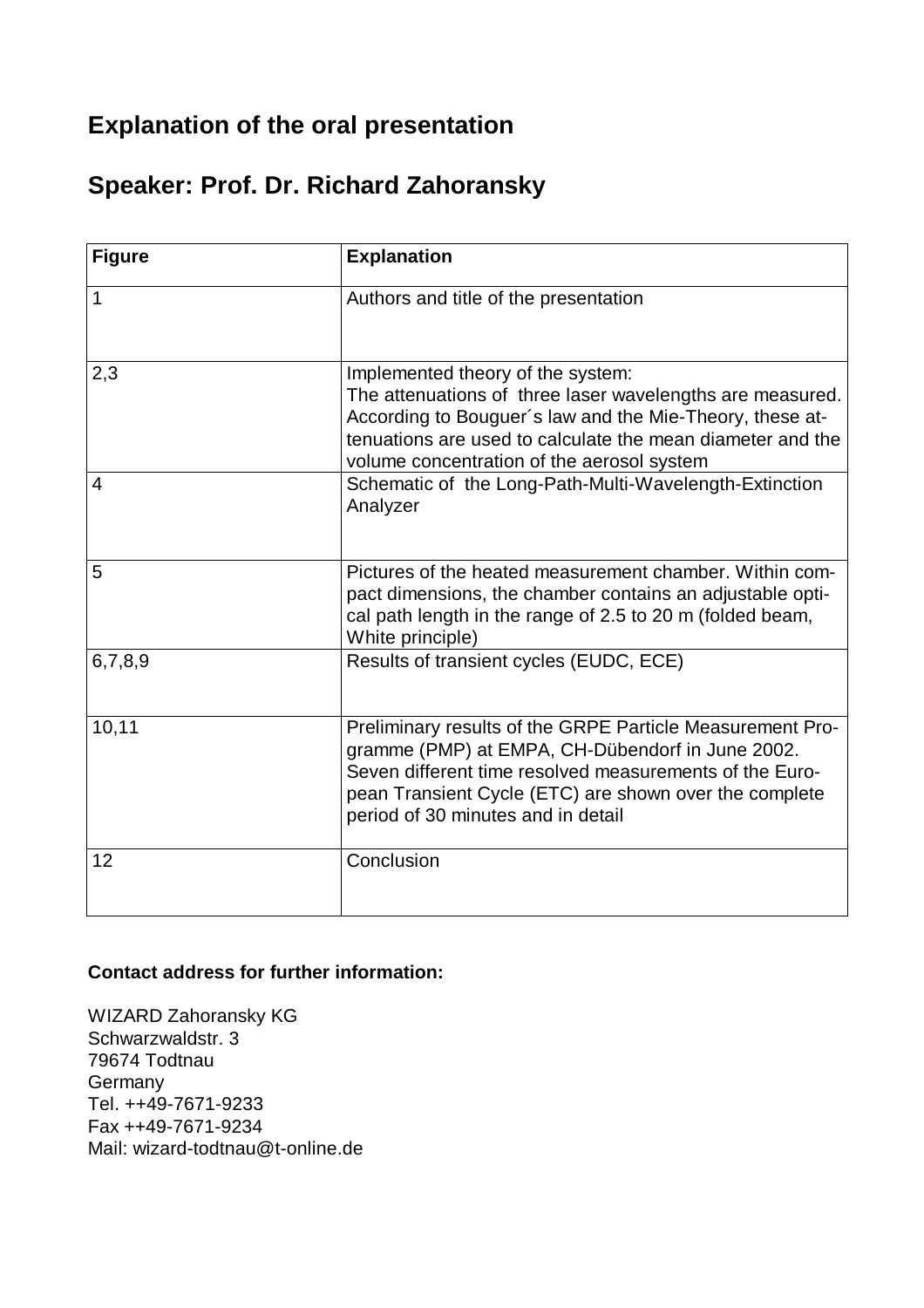

Fig. 1

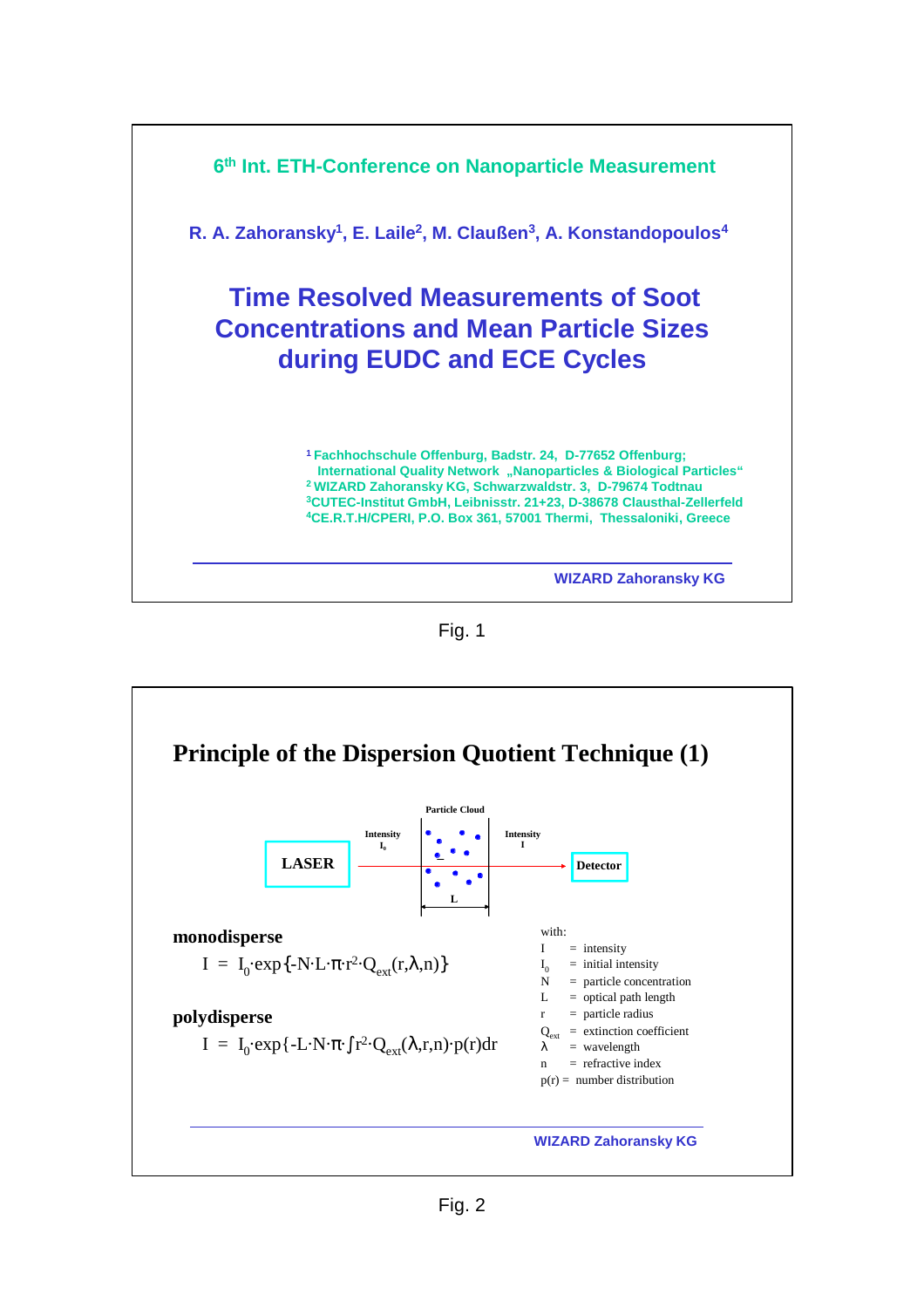

Fig. 3

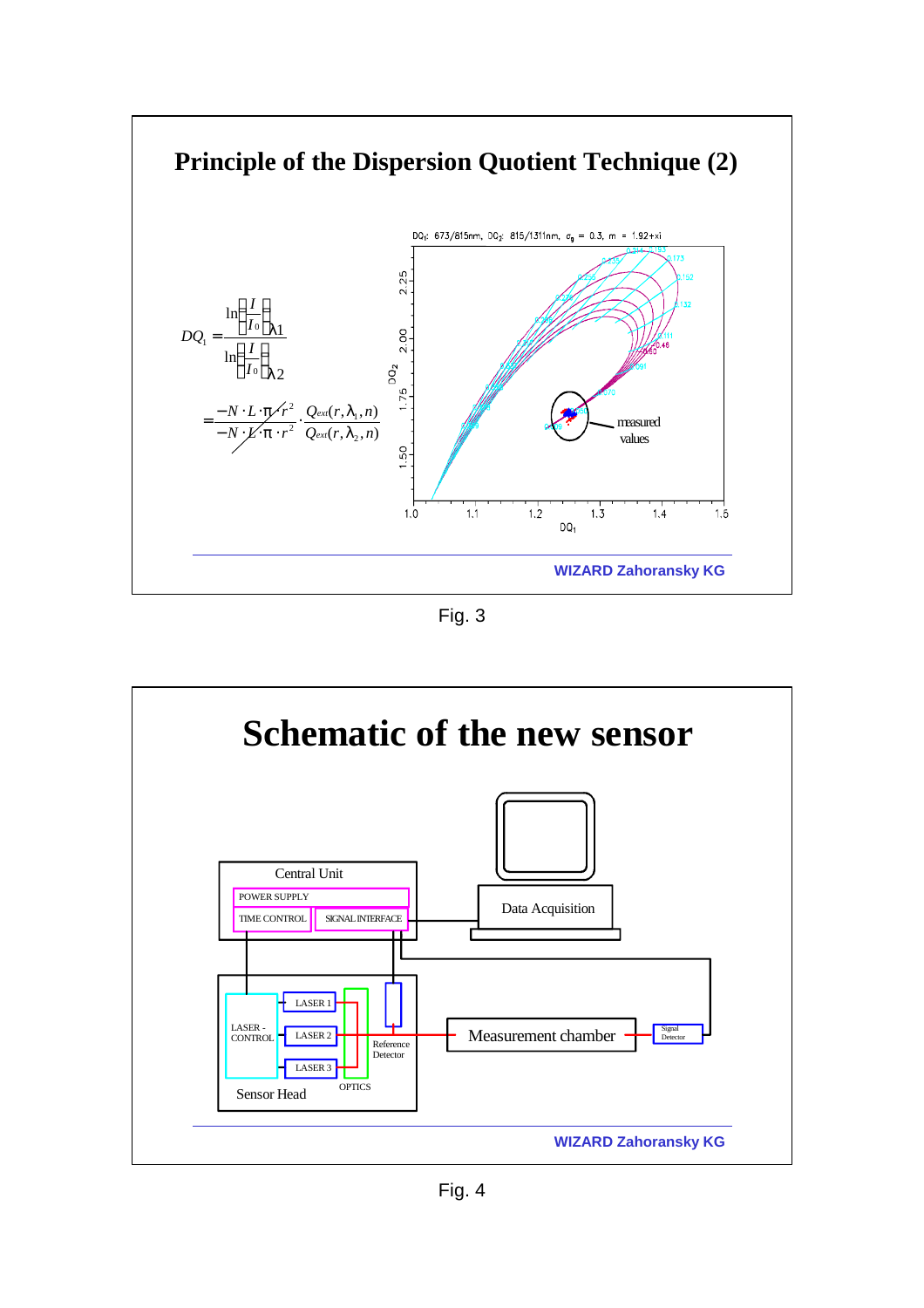

Fig. 5

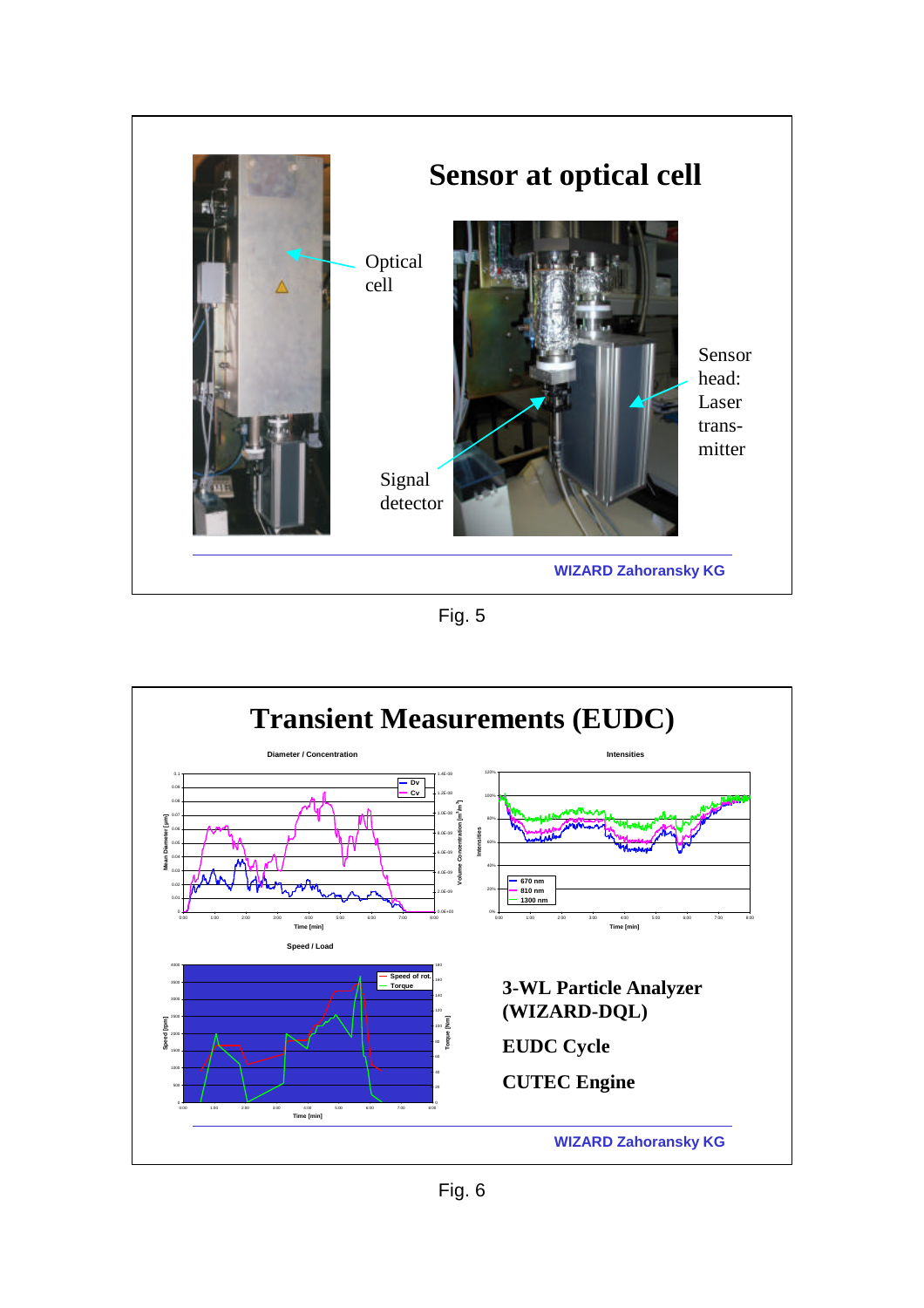

Fig. 7

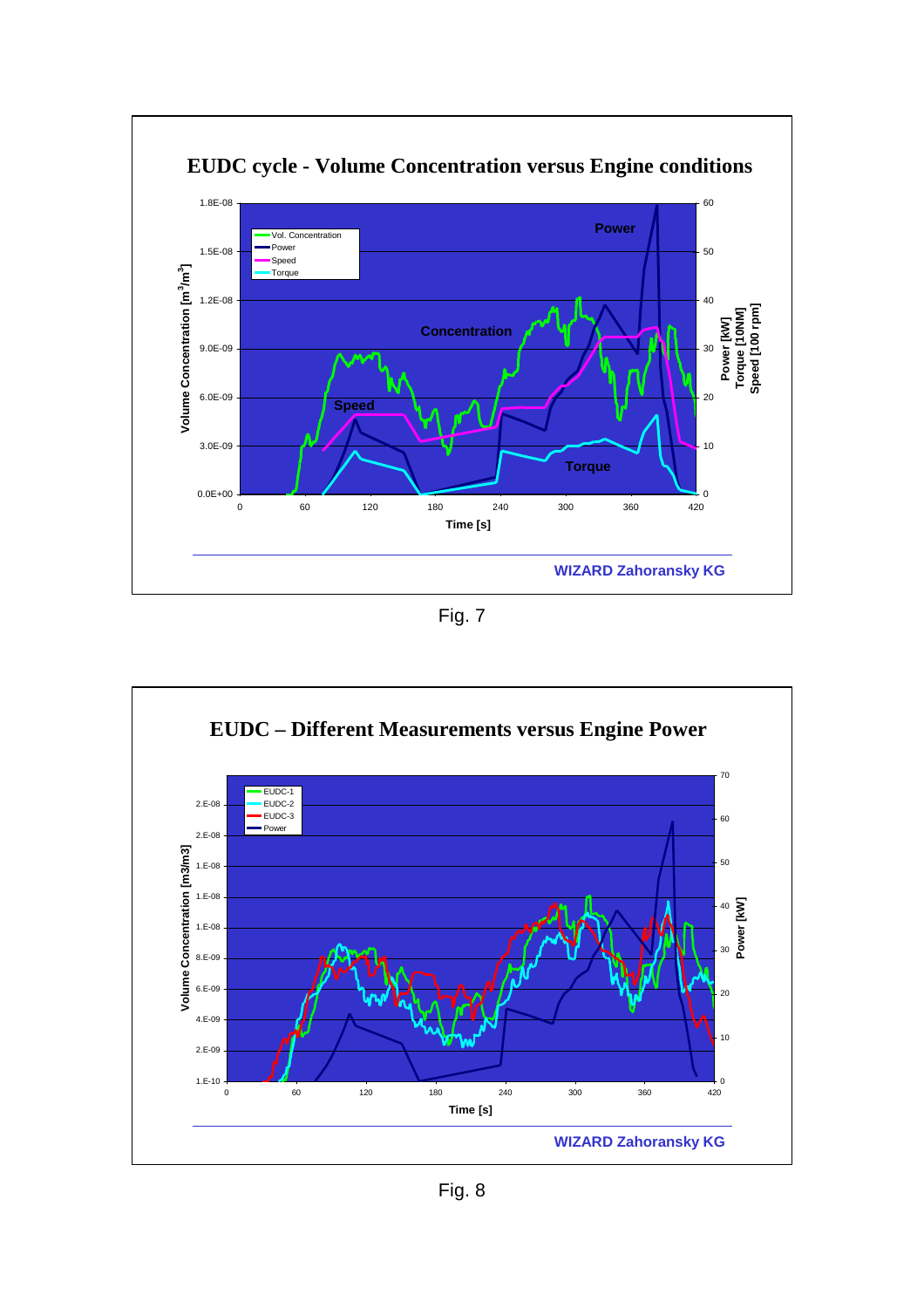

Fig. 9